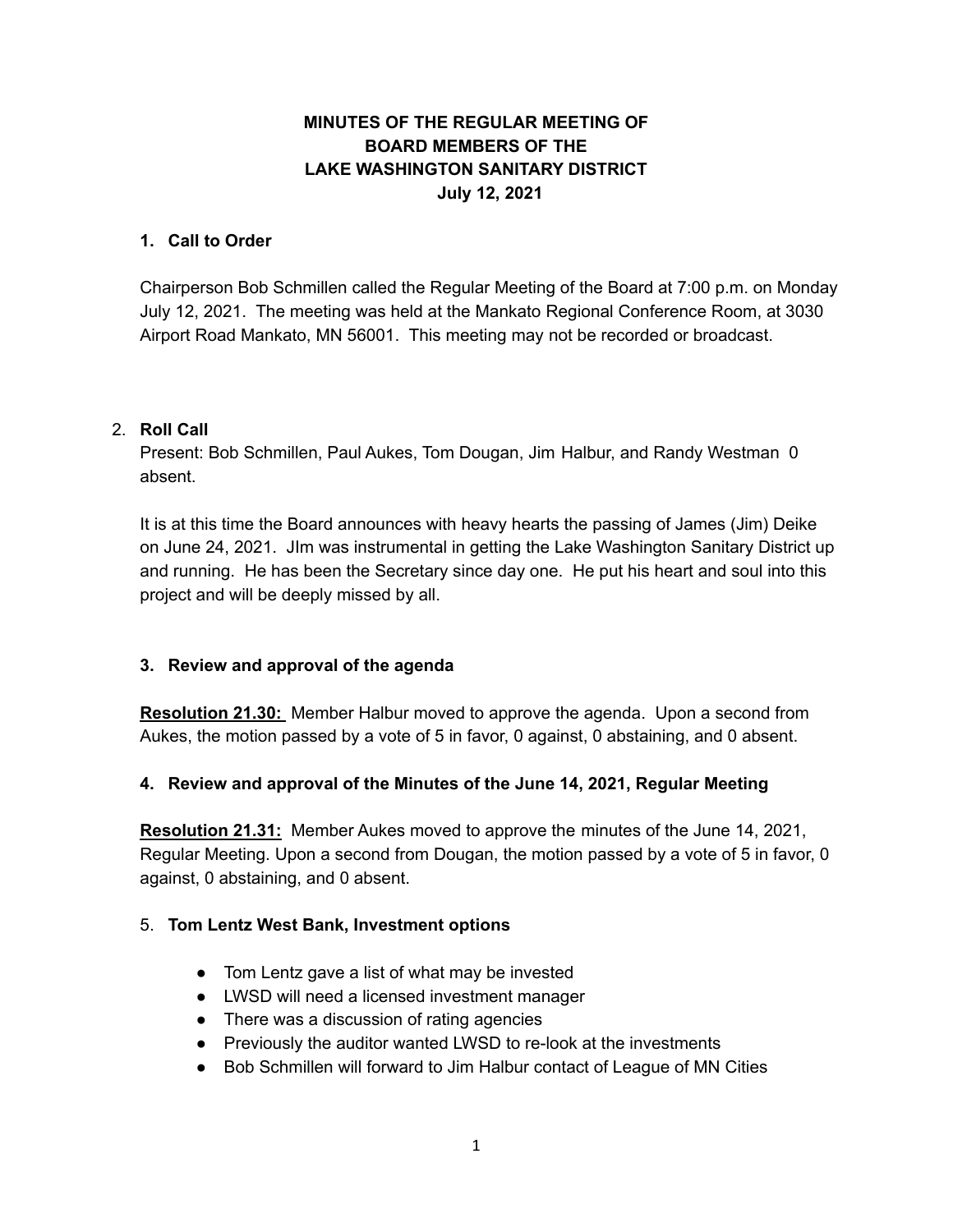- The board will contact Julie Vetter at Community Bank to check on the maturity date of all CD's
- Chuck Pettipiece will be contacted for additional ideas for investments

# 6. **Officers' reports**

# **a. Chair – Bob Schmillen**

- **●** Discussion of updating the District's computers
- **●** Shane Youell will now be the contact person for Blue Earth County, LeSueur County, and Environmental Services
- **●** The mailbox will be shut down in St. Peter and all mail will be forwarded to Mankato
- **●** Megan Rivera with Gallager Risk Manager will be contacted regarding workmans comp insurance that is due 9/1/21

# **b. Vice- Chair Paul Aukes**

**●** No Report.

### **c. Treasurer**

**●** Treasurer Halbur reviewed the Cash Activity Report. The balance of the checking account as of June 30, 2021, was \$1,285,102.35. Reviewed the bills totaling \$81,923.34.

**Resolution 21.31:** Halbur moved to approve the report and pay the bills. Upon a second from Aukes. Discussion of Jim Deike rent payments. Considering the contract that was made to rent the space until the end of the year, the board decided to go forward with the existing contract. The motion passed by a vote of 5 in favor, 0 against, 0 abstaining, and 0 absent.

- **●** The Balance of the checking account after the bills are paid, deposits, and payroll deductions are made will be \$1,203,179.01.
- **●** Reviewed June, 2021, financial statements.

**Resolution 21.32:** Halbur moved to approve the June 30, 2021, Balance Sheet, and Income Statements. Upon a second from Aukes, the motion passed by a vote of 5 in favor, 0 against, 0 abstaining, and 0 absent.

**Resolution 21.33:** Westman made a motion for August payment to James Deike estate be at 50% for work in the past and work that has been completed for future use. Upon a second from Aukes the motion passed by a vote of 5 in favor, 0 against, 0 abstaining and 0 absent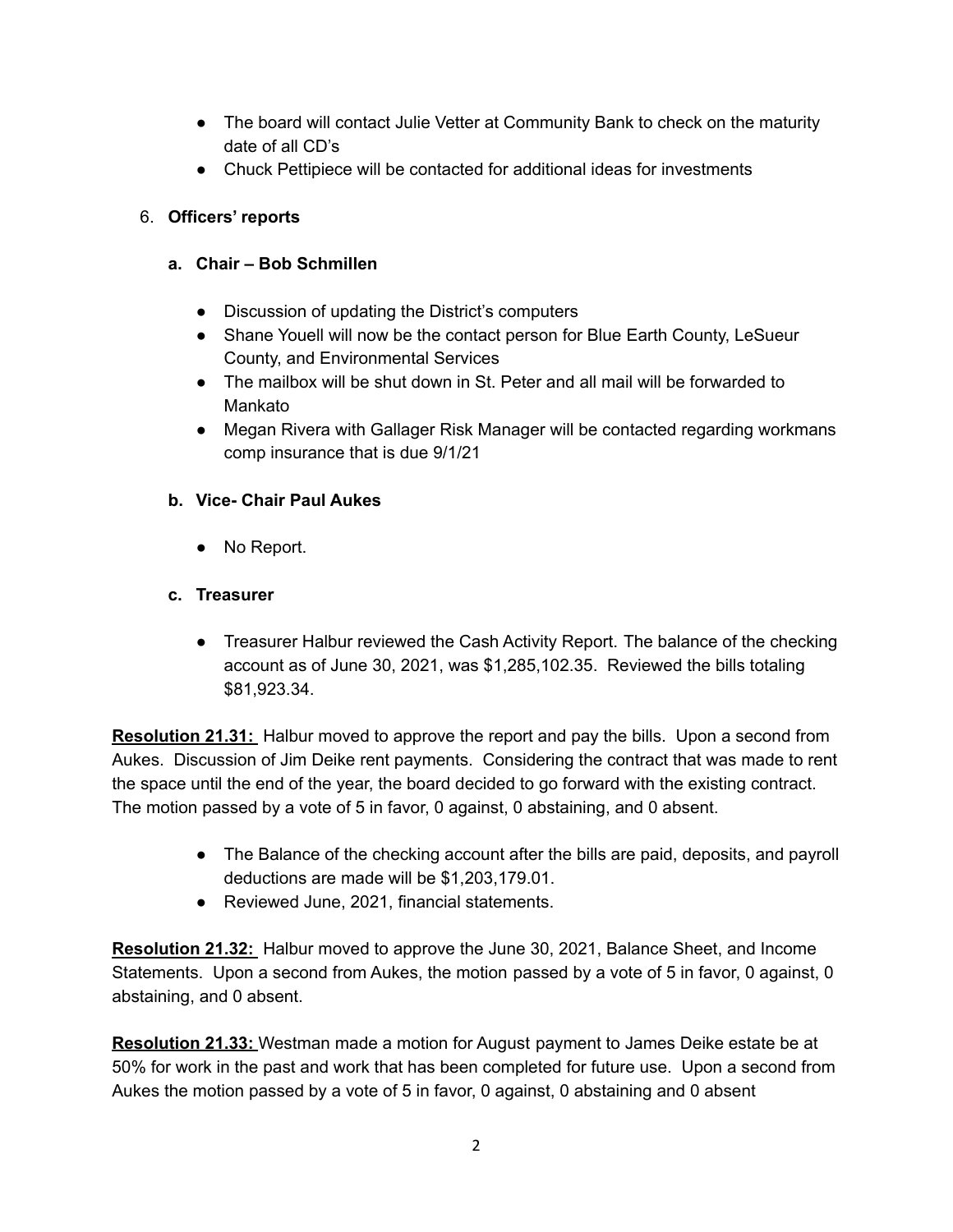### **d. Secretary**

- A budget committee has been set up.
- Following a conversation, Chuck Pettipiece has agreed to stay on and help the Board with consults
- August 1, 2021 Northland Bond payment is due

### **7. Open forum for Constituents**

● None.

### **8. Old Business**

#### **a. Engineering**

● None

#### **b. System Maintenance**

● Discussion of Connors Point issues of property being sold to early and the need for other options for bathrooms.

### c. **Review 2021 Calendar of Events**

- Reviewed Calendar with no change needed at this time.
- d. **Other**
	- None.

#### **9. New Business.**

- Shane Youell with handle the billing, questions and electronic withdrawal
- Discussion of day to day activities will need to be addressed
- Add Chuck Pettipiece to agenda for monthly reports on payments
- Discussion on hiring an institution going forward to help with transitional issues
- Put a succession plan in order